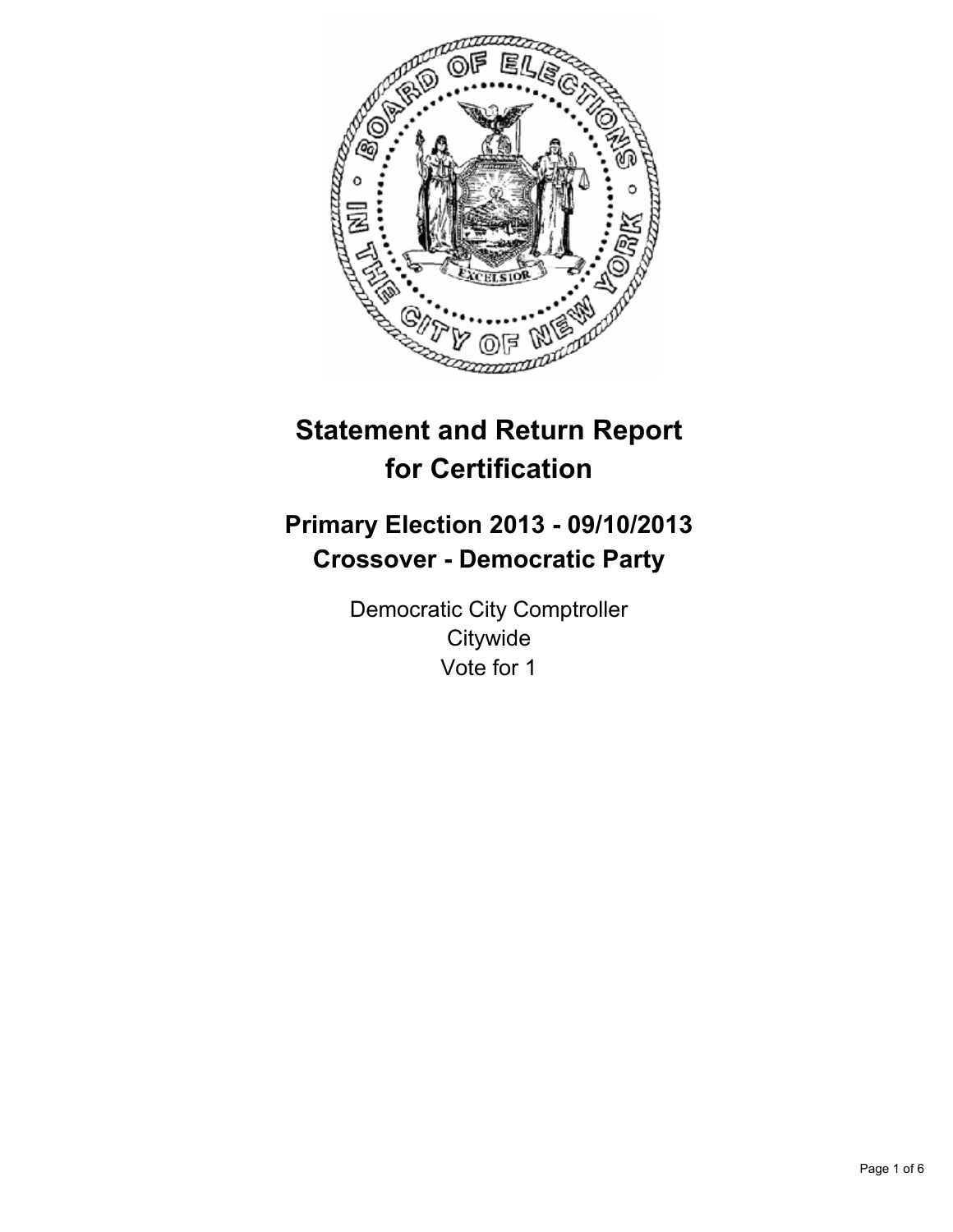

## **New York County**

| <b>EMERGENCY</b>                   | 1,544   |
|------------------------------------|---------|
| ABSENTEE/MILITARY                  | 5,777   |
| <b>FEDERAL</b>                     | 0       |
| <b>SPECIAL PRESIDENTIAL</b>        | 0       |
| <b>AFFIDAVIT</b>                   | 2,757   |
| ELIOT L. SPITZER                   | 68,794  |
| <b>SCOTT M. STRINGER</b>           | 109,851 |
| BERNADETTE STEIN (WRITE-IN)        | 1       |
| BETSY FEIET (WRITE-IN)             | 1       |
| CHRISTINE C. QUINN (WRITE-IN)      | 1       |
| CORENZO T LANIER (WRITE-IN)        | 1       |
| DANIEL GARDNICK (WRITE-IN)         | 1       |
| DIONNY RODRIGUEZ (WRITE-IN)        | 1       |
| <b>GERALDINE RAINEY (WRITE-IN)</b> | 1       |
| <b>GUS AUS (WRITE-IN)</b>          | 1       |
| <b>GWEN GOODWIN (WRITE-IN)</b>     | 2       |
| HESHAM EL-MELIGY (WRITE-IN)        | 1       |
| <b>JESSICA LAPPIN (WRITE-IN)</b>   | 1       |
| JOHN BARNETT (WRITE-IN)            | 1       |
| MATT TAIBBS (WRITE-IN)             | 1       |
| MICHAEL ALLEGRETTI (WRITE-IN)      | 1       |
| MICHAEL HALPERT (WRITE-IN)         | 1       |
| TRISTAN MURRAY (WRITE-IN)          | 1       |
| UNATTRIBUTABLE WRITE-IN (WRITE-IN) | 12      |
| <b>Total Votes</b>                 | 178,674 |

#### **Bronx County**

| <b>Total Votes</b>                 | 78,672 |
|------------------------------------|--------|
| UNATTRIBUTABLE WRITE-IN (WRITE-IN) | 3      |
| <b>JULIO PABON (WRITE-IN)</b>      |        |
| <b>SCOTT M. STRINGER</b>           | 32,095 |
| ELIOT L. SPITZER                   | 46,573 |
| AFFIDAVIT                          | 1,496  |
| SPECIAL PRESIDENTIAL               | 0      |
| <b>FEDERAL</b>                     | 0      |
| ABSENTEE/MILITARY                  | 2,199  |
| <b>EMERGENCY</b>                   | 1,482  |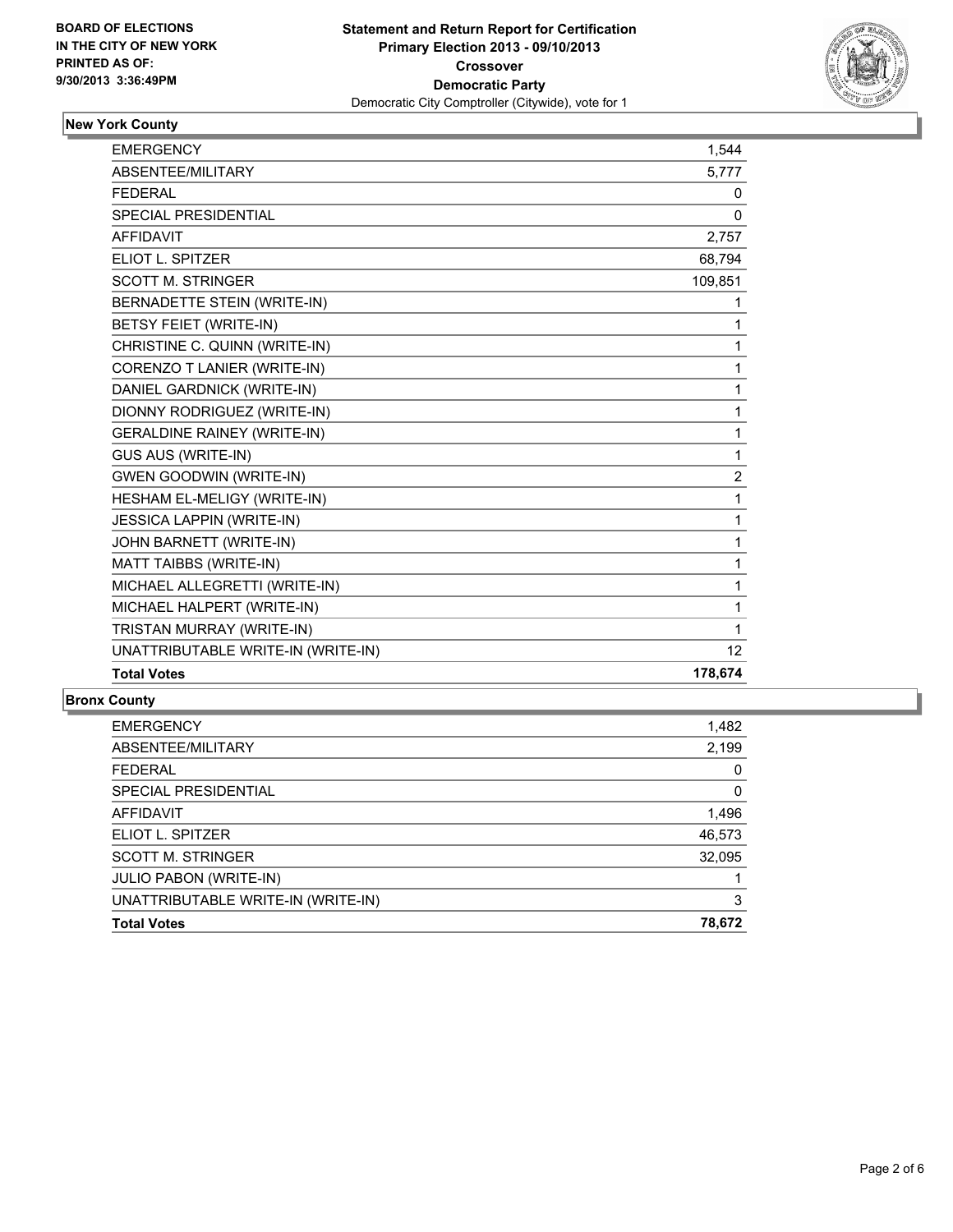

## **Kings County**

| <b>EMERGENCY</b>                   | 6,848   |
|------------------------------------|---------|
| <b>ABSENTEE/MILITARY</b>           | 4,605   |
| <b>FFDFRAI</b>                     | 0       |
| SPECIAL PRESIDENTIAL               | 0       |
| <b>AFFIDAVIT</b>                   | 3,538   |
| <b>ELIOT L. SPITZER</b>            | 98,562  |
| <b>SCOTT M. STRINGER</b>           | 101,806 |
| ANDREW RENDEIRO (WRITE-IN)         | 1       |
| BRIAN C SMITH (WRITE-IN)           | 1       |
| DOMENIC RECCHIA (WRITE-IN)         | 1       |
| ED POWELL (WRITE-IN)               | 1       |
| ELMER FUDD (WRITE-IN)              | 1       |
| ERIC ADAMS (WRITE-IN)              | 1       |
| ERIC L. ADAMS (WRITE-IN)           | 1       |
| JOHN BANNETT (WRITE-IN)            | 1       |
| MARSHELLE PHILLIES (WRITE-IN)      | 1       |
| MOOREVELL WILLIAMS (WRITE-IN)      | 1       |
| PASTOR A.R. BERNARD (WRITE-IN)     | 1       |
| RICHARD AROIX (WRITE-IN)           | 1       |
| UNATTRIBUTABLE WRITE-IN (WRITE-IN) | 13      |
| <b>Total Votes</b>                 | 200,393 |

#### **Queens County**

| <b>EMERGENCY</b>                   | 1,188   |
|------------------------------------|---------|
| <b>ABSENTEE/MILITARY</b>           | 4,494   |
| <b>FEDERAL</b>                     | 0       |
| <b>SPECIAL PRESIDENTIAL</b>        | 0       |
| <b>AFFIDAVIT</b>                   | 1,506   |
| ELIOT L. SPITZER                   | 66,455  |
| <b>SCOTT M. STRINGER</b>           | 59,429  |
| CARL MCCALL (WRITE-IN)             |         |
| <b>JOHN BERNETT (WRITE-IN)</b>     | 1       |
| JOHN LIU (WRITE-IN)                | 3       |
| JOHN W. CRONIN (WRITE-IN)          | 1       |
| LAURA COLBY (WRITE-IN)             | 1       |
| LINNEA STUART (WRITE-IN)           | 1       |
| MARK. J BIBLIS (WRITE-IN)          | 1       |
| UNATTRIBUTABLE WRITE-IN (WRITE-IN) | 6       |
| <b>Total Votes</b>                 | 125,899 |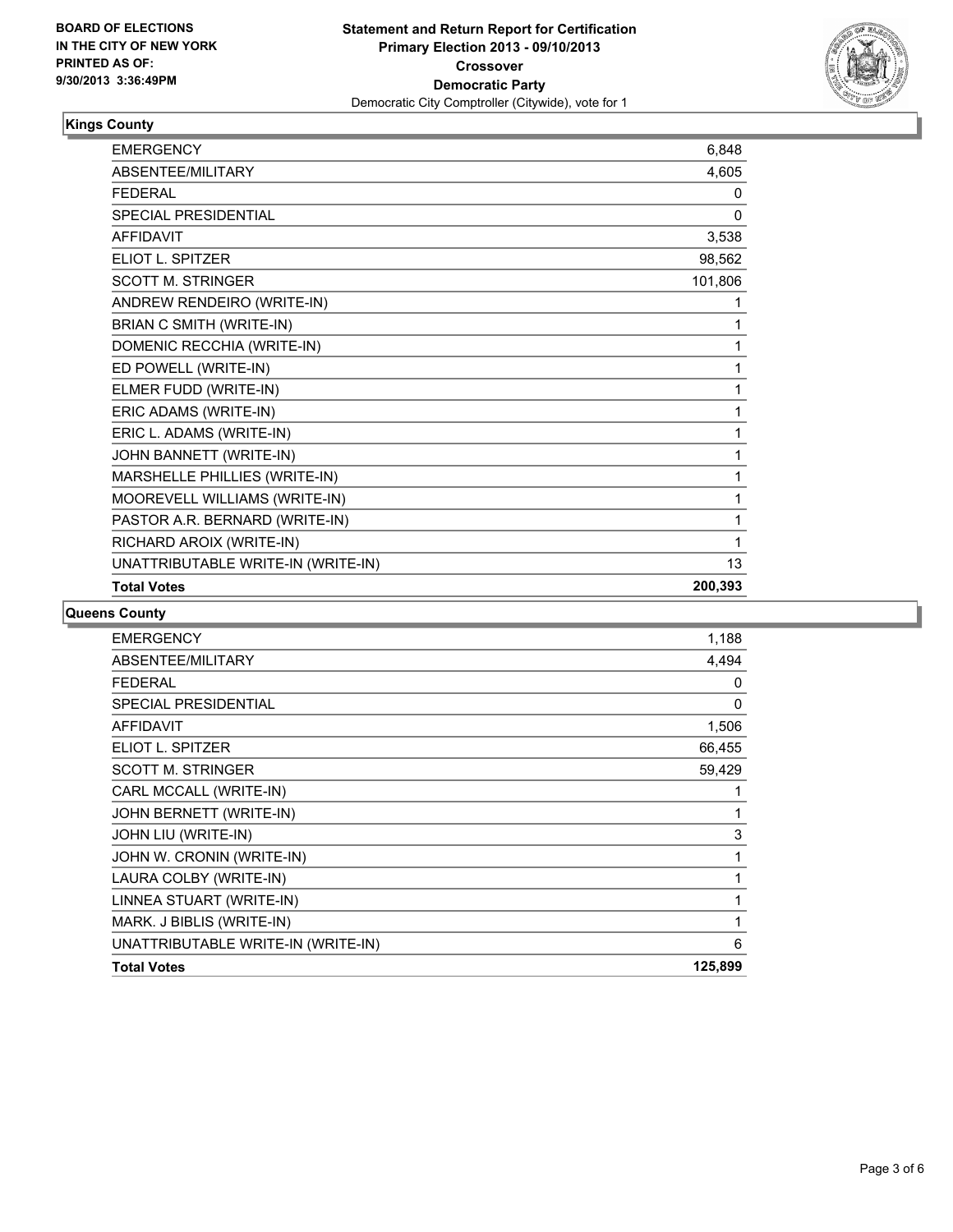

## **Richmond County**

| <b>EMERGENCY</b>                   | 89       |
|------------------------------------|----------|
| ABSENTEE/MILITARY                  | 1,377    |
| FEDERAL                            | 0        |
| <b>SPECIAL PRESIDENTIAL</b>        | $\Omega$ |
| <b>AFFIDAVIT</b>                   | 148      |
| ELIOT L. SPITZER                   | 8,355    |
| <b>SCOTT M. STRINGER</b>           | 11,104   |
| BILL DEBLASIO (WRITE-IN)           |          |
| DONALD DUCK (WRITE-IN)             |          |
| DONALD TRUMP (WRITE-IN)            |          |
| MATTHEW HYLAND (WRITE-IN)          | 1        |
| NOAM CHOMSKY (WRITE-IN)            | 1        |
| SAL F. ALBANESE (WRITE-IN)         | 1        |
| UNATTRIBUTABLE WRITE-IN (WRITE-IN) | 3        |
| <b>Total Votes</b>                 | 19,468   |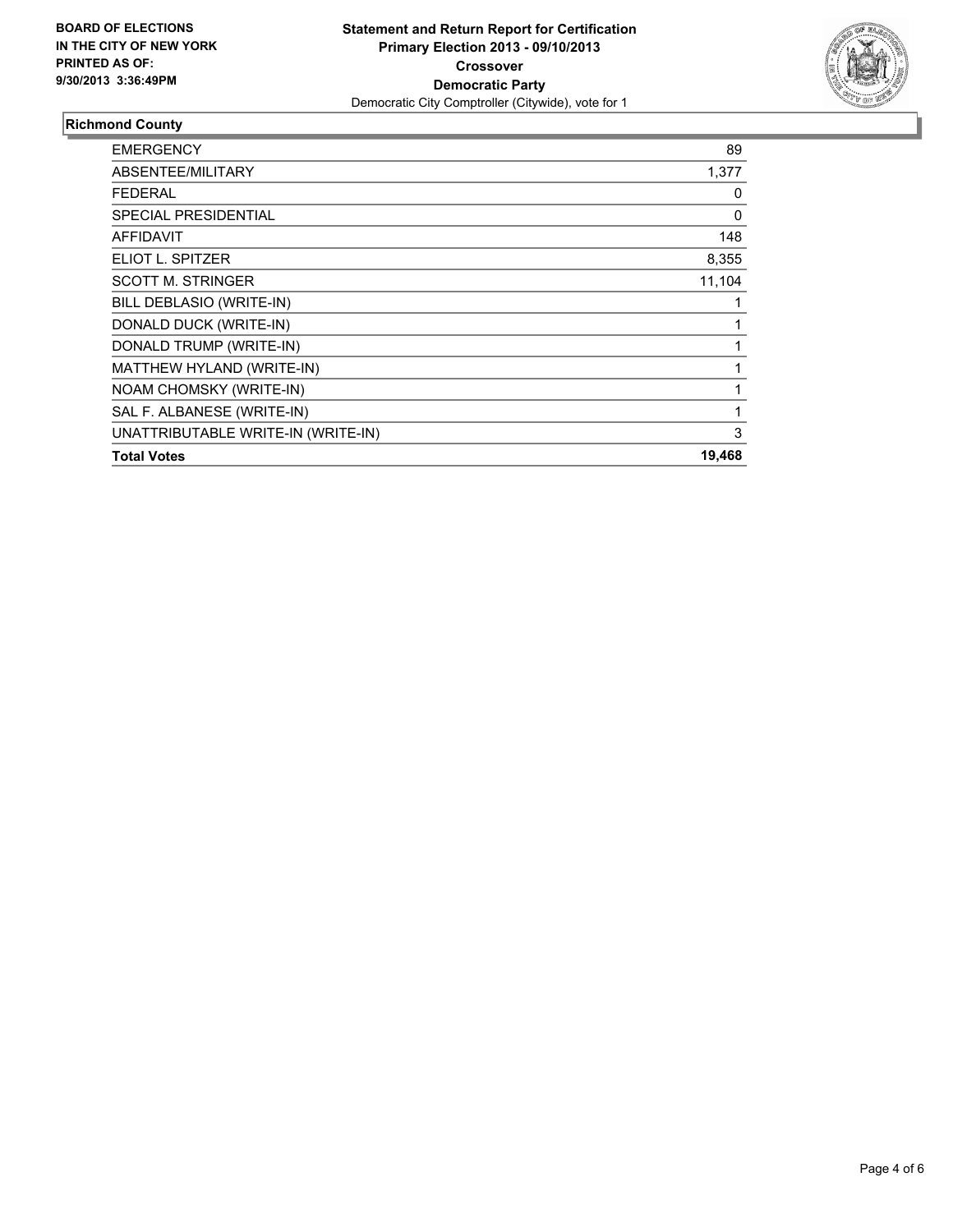

**Total for Democratic City Comptroller (Citywide)**

| <b>EMERGENCY</b>                   | 11,151       |
|------------------------------------|--------------|
| ABSENTEE/MILITARY                  | 18,452       |
| <b>FEDERAL</b>                     | 0            |
| SPECIAL PRESIDENTIAL               | 0            |
| AFFIDAVIT                          | 9,445        |
| ELIOT L. SPITZER                   | 288,739      |
| <b>SCOTT M. STRINGER</b>           | 314,285      |
| ANDREW RENDEIRO (WRITE-IN)         | 1            |
| BERNADETTE STEIN (WRITE-IN)        | 1            |
| BETSY FEIET (WRITE-IN)             | 1            |
| BILL DEBLASIO (WRITE-IN)           | 1            |
| BRIAN C SMITH (WRITE-IN)           | 1            |
| CARL MCCALL (WRITE-IN)             | 1            |
| CHRISTINE C. QUINN (WRITE-IN)      | 1            |
| CORENZO T LANIER (WRITE-IN)        | 1            |
| DANIEL GARDNICK (WRITE-IN)         | 1            |
| DIONNY RODRIGUEZ (WRITE-IN)        | 1            |
| DOMENIC RECCHIA (WRITE-IN)         | 1            |
| DONALD DUCK (WRITE-IN)             | 1            |
| DONALD TRUMP (WRITE-IN)            | 1            |
| ED POWELL (WRITE-IN)               | 1            |
| ELMER FUDD (WRITE-IN)              | 1            |
| ERIC ADAMS (WRITE-IN)              | 1            |
| ERIC L. ADAMS (WRITE-IN)           | 1            |
| <b>GERALDINE RAINEY (WRITE-IN)</b> | 1            |
| GUS AUS (WRITE-IN)                 | 1            |
| <b>GWEN GOODWIN (WRITE-IN)</b>     | 2            |
| HESHAM EL-MELIGY (WRITE-IN)        | 1            |
| <b>JESSICA LAPPIN (WRITE-IN)</b>   | 1            |
| JOHN BANNETT (WRITE-IN)            | 1            |
| JOHN BARNETT (WRITE-IN)            | 1            |
| JOHN BERNETT (WRITE-IN)            | 1            |
| JOHN LIU (WRITE-IN)                | 3            |
| JOHN W. CRONIN (WRITE-IN)          | 1            |
| JULIO PABON (WRITE-IN)             | 1            |
| LAURA COLBY (WRITE-IN)             | 1            |
| LINNEA STUART (WRITE-IN)           | 1            |
| MARK. J BIBLIS (WRITE-IN)          | 1            |
| MARSHELLE PHILLIES (WRITE-IN)      | 1            |
| MATT TAIBBS (WRITE-IN)             | 1            |
| MATTHEW HYLAND (WRITE-IN)          | 1            |
| MICHAEL ALLEGRETTI (WRITE-IN)      | 1            |
| MICHAEL HALPERT (WRITE-IN)         | 1            |
| MOOREVELL WILLIAMS (WRITE-IN)      | 1            |
| NOAM CHOMSKY (WRITE-IN)            | 1            |
| PASTOR A.R. BERNARD (WRITE-IN)     | $\mathbf{1}$ |